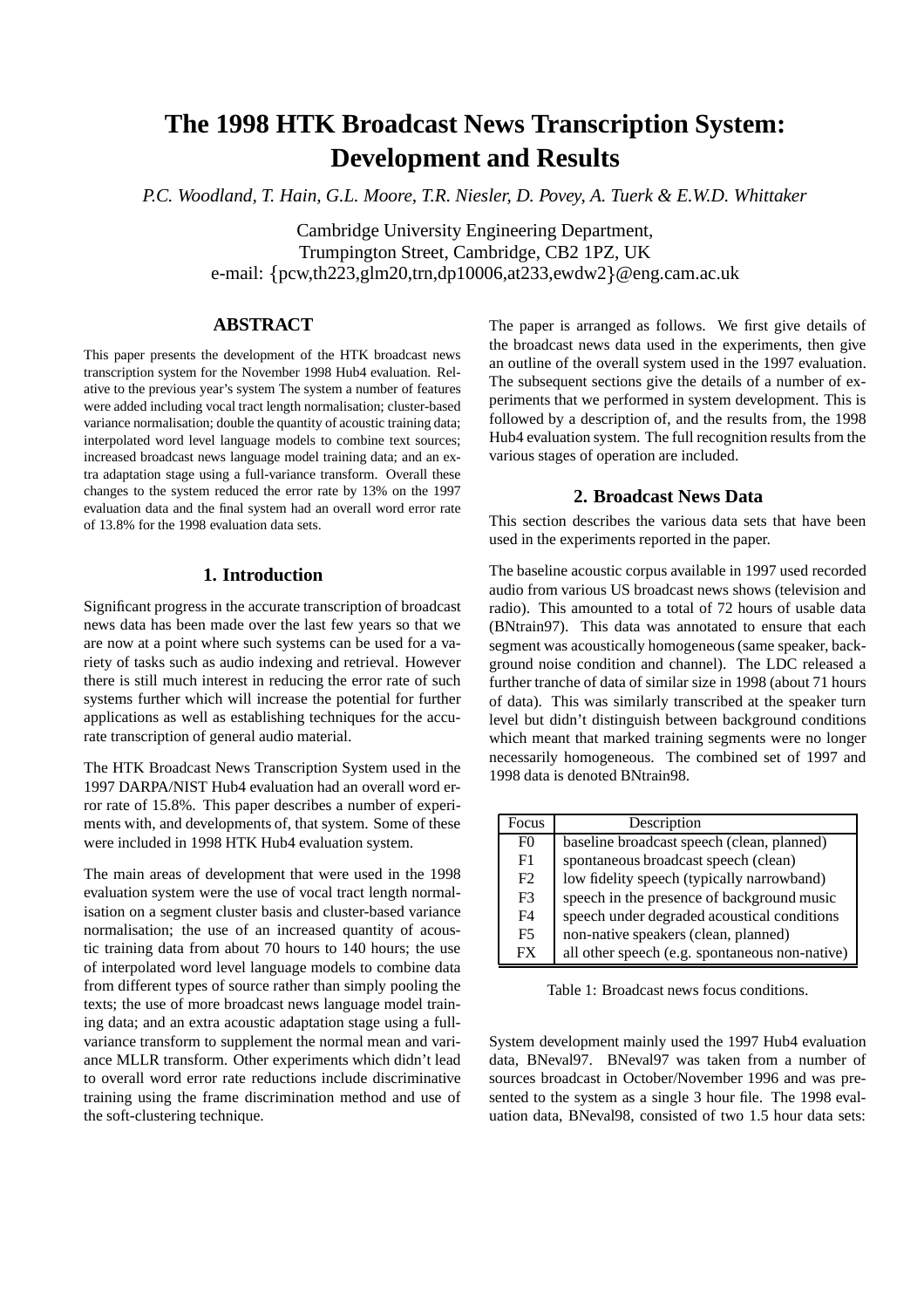the first drawn from a similar epoch as the 1997 data and the second drawn from June 1998. The evaluation results are presented for each of the NIST "focus" conditions which are shown in Table 1.

| Focus          | Proportion of data |          |  |  |  |  |
|----------------|--------------------|----------|--|--|--|--|
| Cond           | BNeval97           | BNeval98 |  |  |  |  |
| F <sub>0</sub> | 45.0%              | 30.6%    |  |  |  |  |
| F1             | 20.0%              | 19.3%    |  |  |  |  |
| F2             | 16.1%              | 3.4%     |  |  |  |  |
| F3             | 5.1%               | 4.3%     |  |  |  |  |
| F <sub>4</sub> | 4.9%               | 28.2%    |  |  |  |  |
| F <sub>5</sub> | 2.3%               | 0.7%     |  |  |  |  |
| <b>FX</b>      | 6.3%               | 13.5%    |  |  |  |  |

Table 2: Proportion of test data of different audio type

The proportion of data of each type in BNeval97 and BNeval98 is given in Table 2. It can be seen that there is a rather different distribution data type between the two sets: particularly for F0, F2, F4 and FX.

# **3. Overview of 1997 system**

The HTK Broadcast News system runs in a number of stages. The input audio stream is first segmented; a first pass recognition is performed using triphone HMMs and a trigram language model (LM) to get an initial transcription for each segment; the speaker gender for each segment is found; the segments are clustered, and unsupervised maximum likelihood linear regression (MLLR) transforms [2, 7, 8] estimated for each segment cluster. This is followed by generating a lattice for each segment using the adapted triphone models with a bigram LM, expanding these lattices using a word 4-gram interpolated with a category trigram LM, and performing iterative lattice rescoring and MLLR adaptation with a set of quinphone HMMs. Finally hypotheses from the quinphone and triphone stages are combined to form the final output. System details can be found in [16].

The data segmentation [4] aims to generate acoustically homogeneousspeech segments and discard non-speech portions such as pure music. It uses a set of Gaussian mixture models to classify the data as to type (wideband speech, narrow-band speech, pure music, speech and music), and then any pure music is discarded. A gender dependent phone recognition stage then generates a stream of gender labelled phone units. Using a clustering procedure and a set of smoothing rules the final segments to be processed by the decoder are generated.

For recognition, each frame of input speech is represented by a 39 dimensional feature vector that consists of 13 (including  $c_0$ ) MF-PLP cepstral parameters and their first and second differentials. Cepstral mean normalisation (CMN) is ap-

plied over each segment. The triphone HMMs were estimated using BNtrain97 and contained 6684 decision-tree clustered states [17], each with 12 Gaussians per state while the quinphone models used 8180 states and 16 Gaussians per state. The HMMs were initially trained on all the wide-band analysed training data. Narrow-band sets were estimated by using a version of the training data with narrow-band analysis (125- 3750Hz), and gender dependent versions of each were made. The reduced bandwidth models are used for data classified as narrow band.

The system uses the LIMSI 1993 WSJ pronunciation dictionary augmented by pronunciations from a TTS system and hand generated corrections for a 65k word vocabulary. The 1997 system used N-gram language models trained on 132 million words of broadcast news texts, the LDC-distributed 1995 newswire texts, and the transcriptions from BNtrain97 (LMtrain97). This corpus was used to estimate both word Ngrams and a category N-gram based on 1000 automatically generated word classes [6, 10, 11].

The final hypothesis combination uses word-level confidence scores based on an N-best homogeneity measure. These are used with the NIST ROVER program [1] to produce the final output.

# **4. System Developments**

The architecture of the 1997 system described above formed the basis of the 1998 system. During system development the BNeval97 test set was used.

# **4.1. Increased Acoustic Training Data**

We first compared the effect of using the additional training data in the BNtrain98 set. Versions of the acoustic models (triphones and quinphones) used in the 1997 system were trained with BNtrain98 (16 mixture components per state for both triphones and quinphones). Experiments with no adaptation (or cluster-based normalisation) showed that the word error rate (WER) was reduced by up to 0.9% absolute. However when MLLR adaptation and VTLN were applied (see below) the WER gain was reduced to 0.4% absolute. However it was noted that the gains were across all speech conditions with the largest gains being for non-native speakers. Similarly, using quinphone models with MLLR a gain of 0.5% in WER was achieved with increased training data.

We also did some experiments that used automatic segmentation of the extended training data to try and ensure that the segments used in training were acoustically homogeneous but this provided no additional improvements.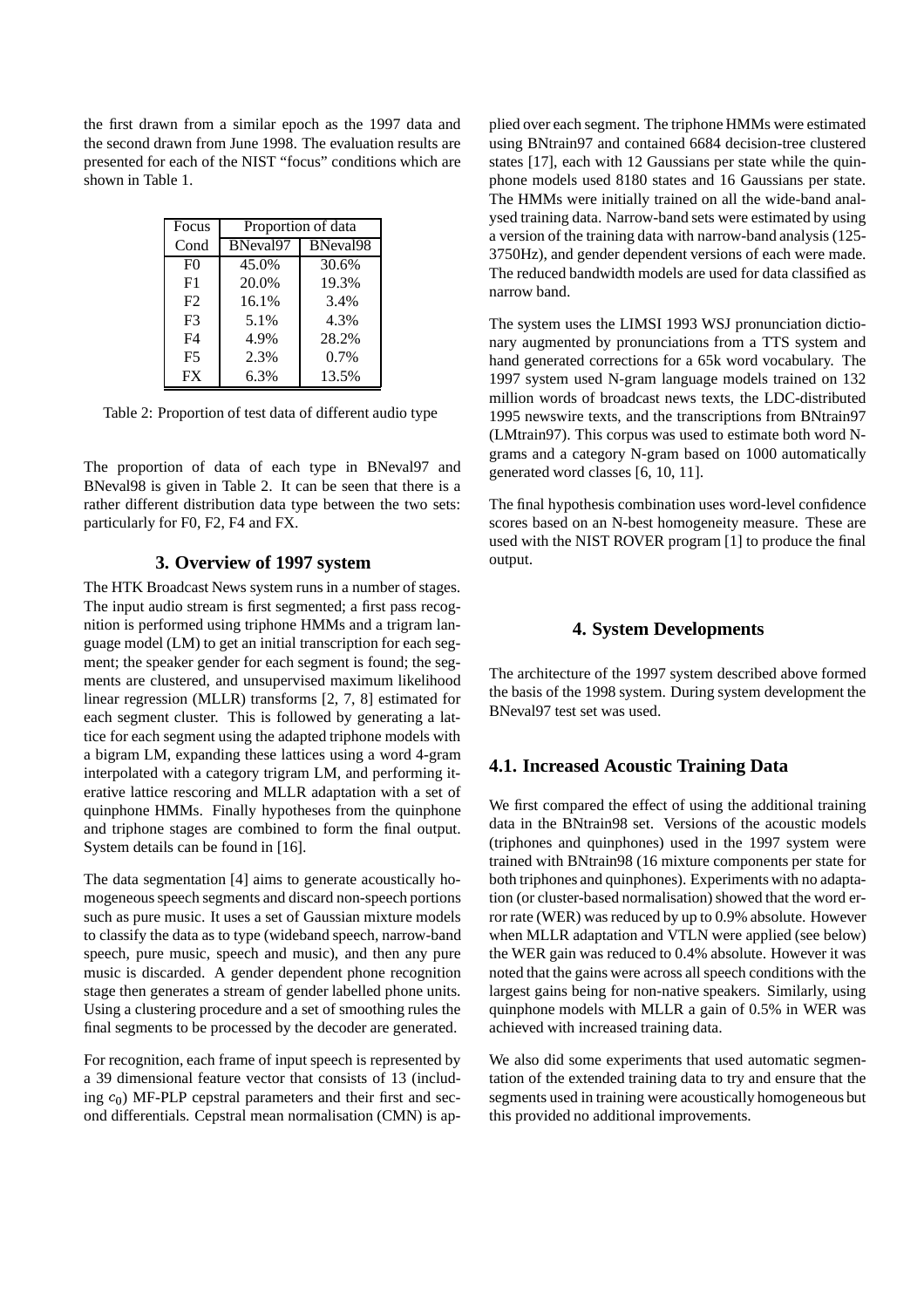#### **4.2. Vocal Tract Length Normalisation**

We have previously worked on robust vocal tract length normalisation (VTLN), most recently in the context of conversational telephone speech transcription[5].

We use a maximum likelihood technique to select the best data warp factor via a parabolic search. It is important when comparing the warped data likelihoods to properly take into account the effect of the transformation. We have done this implicitly by performing variance normalisation on the data. The VTLN and the variance normalisation is done on a segment cluster basis. We found an overall improvement in WER with cluster-based variance normalisation of 0.3% absolute and a further 0.6% absolute by applying VTLN in both training and testing without adaptation. However with mean and variance MLLR adaptation the separate beneficial effect of variance normalisation and VTLN is much reduced.

A summary performance on BNeval97 (MLLR adapted triphones) for increased training data and the use of VTLN is shown in Table 3. Furthermore, in line with the triphone figures, the overall gain for 1998 trained MLLR adapted quinphone models was 0.4% absolute due to VTLN.

| Data           | BNtrain97 |      | BNtrain98 |      |  |  |
|----------------|-----------|------|-----------|------|--|--|
| <b>Type</b>    | non-VTLN  | VTLN | non-VTLN  | VTLN |  |  |
| F <sub>0</sub> | 10.4      | 9.8  | 9.8       | 9.5  |  |  |
| F1             | 17.3      | 16.4 | 16.8      | 16.3 |  |  |
| F2             | 21.7      | 20.6 | 21.2      | 20.2 |  |  |
| F <sub>3</sub> | 28.6      | 29.3 | 27.8      | 30.0 |  |  |
| F <sub>4</sub> | 21.2      | 20.0 | 20.1      | 19.7 |  |  |
| F <sub>5</sub> | 24.4      | 23.8 | 21.4      | 20.0 |  |  |
| <b>FX</b>      | 32.7      | 32.7 | 30.9      | 30.9 |  |  |
| Overall        | 17.5      | 16.8 | 16.7      | 16.4 |  |  |

Table 3: %WER on BNeval97 for different training/normalisation. Mean+variance MLLR is used with the 1997 4-gram LM and triphone HMMs. Non-VTLN systems use segment-based cepstral mean normalisation.

## **4.3. Language Modelling**

For the 1998 system, the additional transcriptions from the 1998 acoustic training were available. Furthermore we processed additional transcriptions of broadcast news texts supplied by Primary Source Media (from late 1996, 1997 and early 1998) so that we had a total of 190MW of such data available. Finally, we decided to use a different (though similarly sized) portion of newspaper texts covering 1995 to February 1998 (about 70MW in total). All these sources excluded data from the designated test epochs. This corpus was denoted LMtrain98.

Previously we have constructed LMs by simply pooling the texts and weighted the acoustic data transcription counts. Here, as others have done previously (e.g. [15]), we experimented with building separate language models for each of the 3 data sources and then interpolating the language models. For efficiency and ease of use in decoding, a model merging process was employed using tools supplied by Entropic Ltd., that gives a similar effect to explicit model interplotation but saves run-time computation and storage. The interpolation weights were chosen to minimise perplexity.

| Data           | LMtrain97 | LMtrain98 | LMtrain98 |
|----------------|-----------|-----------|-----------|
| Type           | pooled    | pooled    | interp.   |
| F <sub>0</sub> | 11.0      | 10.4      | 10.4      |
| F1             | 18.7      | 18.0      | 17.1      |
| F <sub>2</sub> | 22.9      | 21.6      | 19.9      |
| F <sub>3</sub> | 32.0      | 30.0      | 28.6      |
| F <sub>4</sub> | 22.1      | 22.1      | 22.2      |
| F <sub>5</sub> | 23.5      | 22.3      | 22.7      |
| <b>FX</b>      | 33.1      | 32.5      | 31.4      |
| Overall        | 18.4      | 17.7      | 17.2      |

Table 4: %WER on BNeval97 for different trigram LMs with VTLN unadapted triphone HMMs with either pooled data or (merged) interpolated LMs.

The effect of using three different LMs on BNeval97 with VTLN data and 1998 unadapted triphone HMMs is shown in Table 4. Note that the LMtrain98 models also used a revised vocabulary which reduced the out-of-vocabulary rate on BNeval97 by about 0.1%. It can be seen that the new training corpus reduces the WER by a 0.7% absolute and a further 0.5% absolute reduction was obtained by using a merged interpolated language model. The merged interpolated models gave most improvement on the spontaneous speech portions of the data. Later experiments with adapted quinphone models showed that a total improvement of 0.9% absolute was gained from using the the new LM data and estimation procedure.

#### **4.4. Full Variance Transform / SAT**

The basic adaptation approach in our system remains MLLR for both means and variances [2]. In addition, for the quinphone stage of iterative unsupervised adaptation, the effect of a single full variance (FV) transform [3] was investigated.

This FV transform was used with, for the wideband data, HMMs estimated with a single iteration of speaker adaptive training (SAT) [14] to update the mean parameters. The effect of these changes is shown in Table 5. It can be seen that the FV transform reduces the error rate by 0.3% absolute with SAT training contributing 0.1%. The word error rate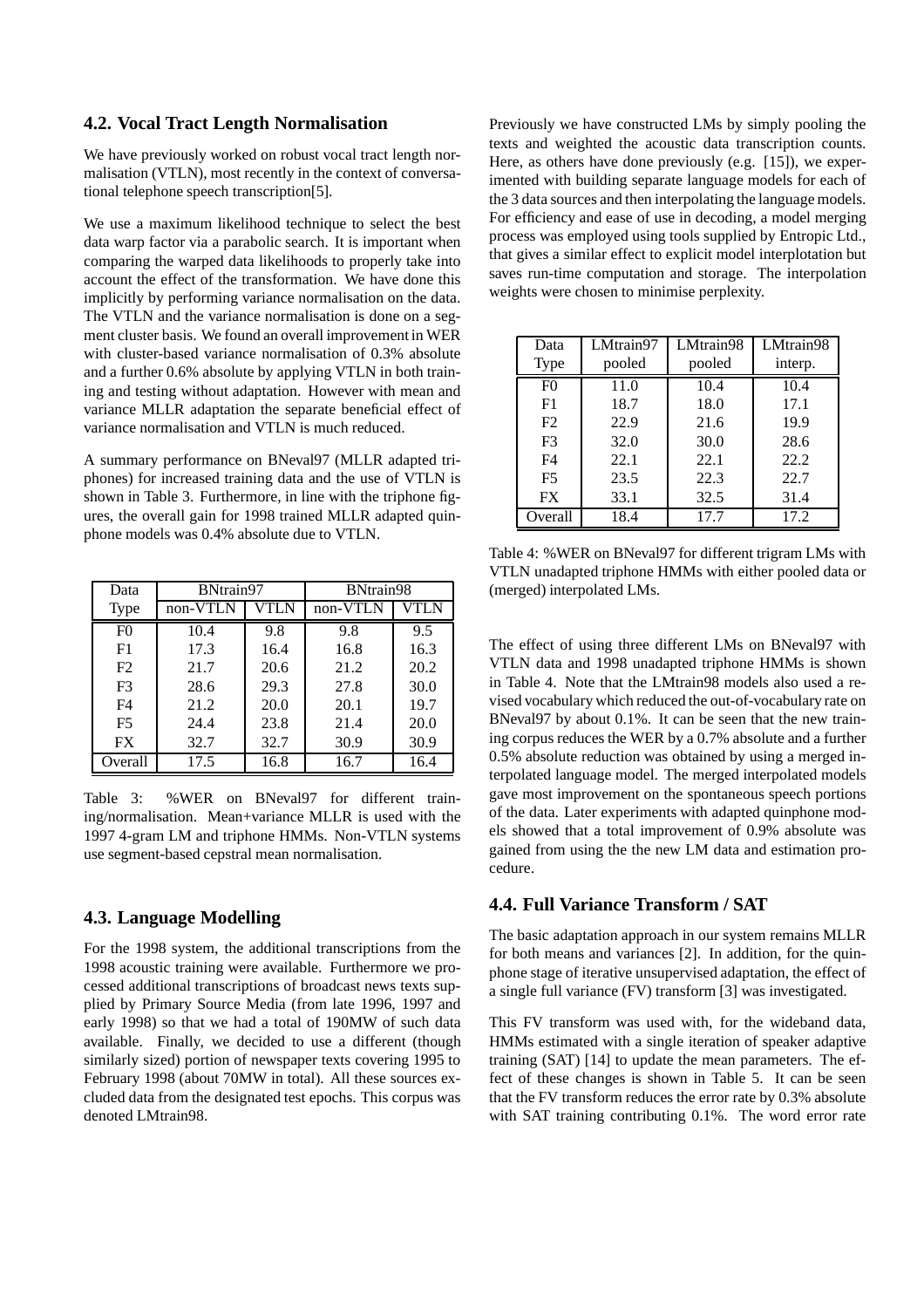| Data           | -FV    | $+FV$  | $+FV$ |
|----------------|--------|--------|-------|
| Type           | $+SAT$ | $+SAT$ | -SAT  |
| F()            | 9.0    | 8.7    | 8.8   |
| F1             | 13.7   | 13.6   | 13.8  |
| F2             | 17.6   | 17.1   | 17.1  |
| F <sub>3</sub> | 25.9   | 26.5   | 26.4  |
| F4             | 17.8   | 17.2   | 17.4  |
| F5             | 20.2   | 17.5   | 17.8  |
| FX             | 27.9   | 27.2   | 27.1  |
| Overall        | 14.6   | 14.3   | 14.4  |

Table 5: %WER on BNeval97 for BNtrain98 VTLN MLLR adapted quinphones using the 1998 fgintcat LM with / without a full-variance (FV) transform and SAT mean estimated models.

on BNeval97 of 14.3% (including FV and SAT) represents a 13% reduction relative to the same stage of the 1997 evaluation system [16].

# **4.5. Frame Discrimination**

We have recently experimented with discriminative training of large vocabulary systems and using the frame discrimination (FD) technique [13]. FD is related to maximum mutual information estimation (MMIE), but uses all Gaussians (rather than all words) in the system to model confusion data. We developed a fast implementation technique to make FD training on large HMM sets practical and on the WSJ/NAB task FD gives similar reductions in word error rate (about 5% relative) to lattice-based MMIE with a much smaller computational cost.

Our experiments with FD on broadcast news data show that overall we get very similar results to maximum likelihood training, although the training procedure gives a sizeable improvement in the FD criteria. We therefore did not include FD modelling in the 1998 evaluation system.

# **4.6. Soft Clustering**

The soft-clustering technique developed at JHU [9] had shown worthwhile reductions in word error rate on the Switchboard corpus and we performed a preliminary evaluation on Broadcast News data. The technique works by increasing the number of Gaussian components in each state distribution while not increasing the overall number by increased Gaussian sharing so that the strict context to "tiedstate" relationship given by decision tree state-clustering [17] is not enforced.

Initially we used bandwidth independent, gender independent triphonesto evaluate the technique and under these conditions it gave a 1% absolute reduction in WER. However, when bandwidth dependent, gender dependent models with variance normalisation and MLLR adaptation were used, there was no WER advantage and hence soft clustering was not used in the 1998 evaluation system.

## **5. 1998 DARPA Evaluation System**

This section describes the HTK system used in the 1998 evaluation. The system takes the 1997 system and includes the additional acoustic training data in BNtrain98; cluster-based normalisation and VTLN; the revised language modelling data and build procedure and full variance adaptation with SAT training.

## **5.1. Language Models**

The word N-grams were trained by interpolating (and merging) component LMs trained on the acoustic transcriptions, the broadcast news texts and the newspaper texts. The resulting LMs had 5.6 million bigrams, 9.9 million trigrams and 7.4 million 4-grams. The category-trigram used 1000 automatically derived word classes and was trained using LMtrain98. Category bigrams and trigrams were added only if the leave-one training set likelihood improved and the final category model contained 0.85 million bigrams and 9.4 million trigrams.

The 65k wordlist was chosen by combining the word frequency lists from the different LM training sources with suitable weightings and choosing the most frequent words for which we already had pronunciations.

|                | BNeval <sub>97</sub> | BNeval <sub>98_1</sub> | BNeval <sub>98.2</sub> |  |
|----------------|----------------------|------------------------|------------------------|--|
| OOV rate       | 0.43%                | 0.38%                  | 0.40%                  |  |
| tg pplex       | 145.2                | 140.4                  | 157.1                  |  |
| fg pplex       | 131.6                | 127.8                  | 143.1                  |  |
| fgintcat pplex | 128.6                | 125.2                  | 139.8                  |  |

Table 7: OOV rate and perplexities of the 1998 evaluation LMs. Perplexities shown for trigram (tg), 4-gram (fg) and word 4-gram interpolated with category trigram (fgintcat).

The out-of-vocabulary (OOV) rate and perplexity of these language models on BNeval97 and the two halves of the BNeval98 set is shown in Table 7. It was noted that compared to the use of the 1997 language models all OOV rates had been reduced slightly, the most being by 0.1% on BNeval98<sub>2</sub>. Furthermore the 1998 4-gram language model gave a constant 15% improvement (over all test sets) in perplexity over the equivalent model used in the 1997 evaluation.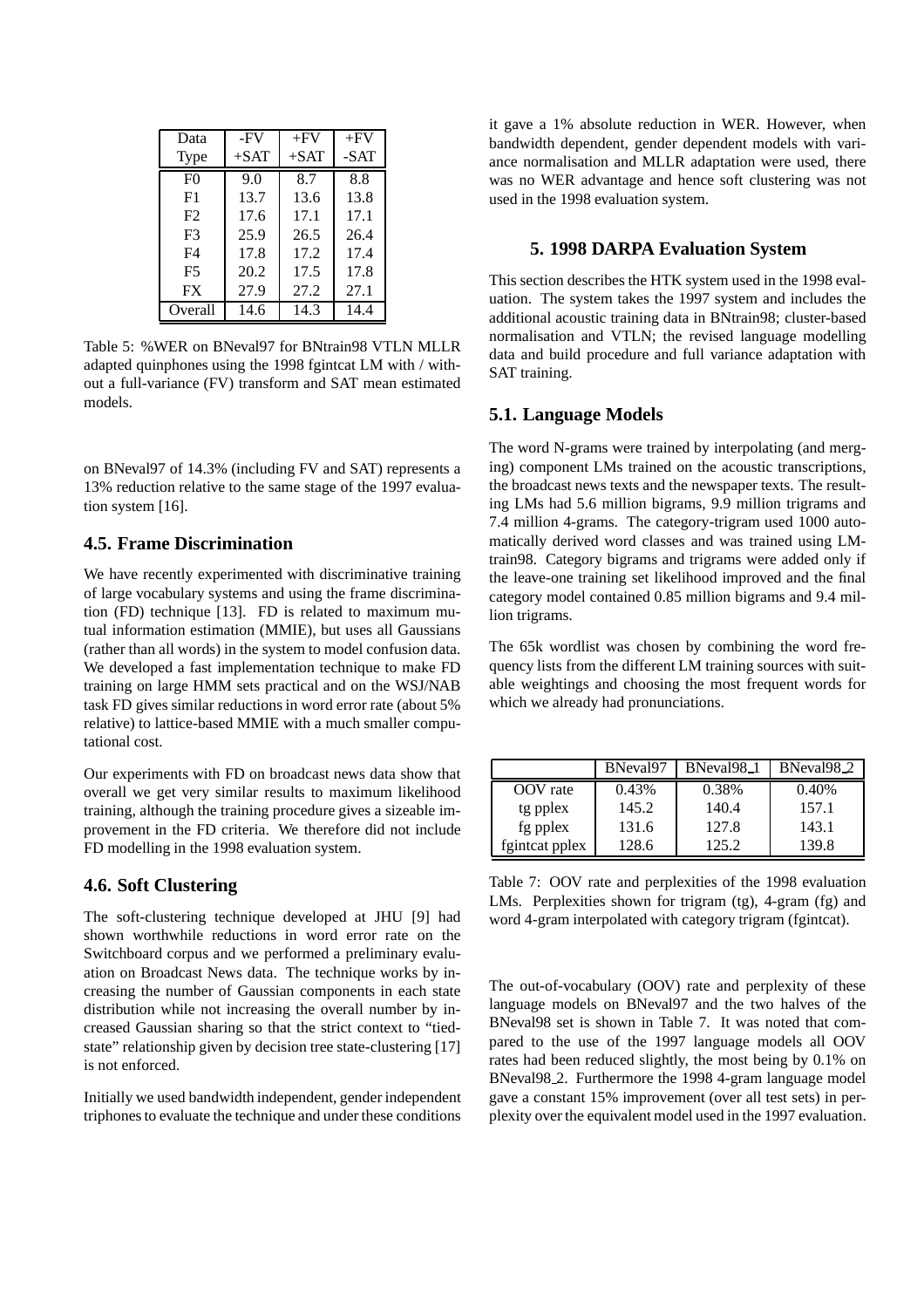| Stage          | LM       | <b>MLLR</b> | % Word Error |                |      |      |      |      |      |      |
|----------------|----------|-------------|--------------|----------------|------|------|------|------|------|------|
|                |          | /FV         | Overall      | F <sub>0</sub> | F1   | F2   | F3   | F4   | F5   | FX   |
| P <sub>1</sub> | tg       | N/N         | 19.9         | 10.9           | 20.5 | 29.6 | 20.2 | 20.6 | 26.0 | 34.8 |
| P <sub>2</sub> | tg       | N/N         | 17.5         | 10.2           | 17.9 | 26.5 | 19.1 | 17.2 | 24.7 | 30.9 |
| P <sub>3</sub> | bg       | 1/N         | 19.1         | 11.9           | 20.4 | 27.6 | 24.2 | 18.6 | 24.3 | 30.5 |
| P <sub>3</sub> | tg       | 1/N         | 16.2         | 9.5            | 17.4 | 22.4 | 18.8 | 16.0 | 20.4 | 27.3 |
| P <sub>3</sub> | fg       | 1/N         | 15.5         | 8.8            | 16.6 | 22.9 | 18.6 | 15.1 | 20.0 | 26.8 |
| P <sub>3</sub> | fgintcat | 1/N         | 15.3         | 8.7            | 16.3 | 22.6 | 18.1 | 14.8 | 21.3 | 26.5 |
| P4             | fgintcat | 1/N         | 14.9         | 8.3            | 15.7 | 21.5 | 16.8 | 14.8 | 20.4 | 26.2 |
| P4             | fgintcat | 1/Y         | 14.2         | 8.0            | 15.2 | 20.2 | 16.4 | 14.1 | 16.6 | 24.7 |
| P <sub>6</sub> | fgintcat | 4/Y         | 14.2         | 8.0            | 15.4 | 20.3 | 16.5 | 14.0 | 16.6 | 24.6 |
| <b>ROVER</b>   | fgintcat | $4/Y+1/N$   | 13.8         | 7.8            | 15.1 | 20.1 | 15.8 | 13.6 | 16.6 | 24.1 |

Table 6: Word error rates for each stage of the 1998 HTK broadcast news evaluation system (also P4 FV contrast). Only P1 uses gender independent non-VTLN HMMs. P1 to P3 use triphones and P4-P6 quinphones.

# **5.2. Decoding Passes**

The overall decoding process proceeds as for the 1997 system, but with a couple of additional stages. The first pass (P1) uses gender independent triphone HMMs to get an initial transcription with a trigram LM. This transcription is used for both gender selection as well as VTLN warp selection for each segment cluster. Gender dependent VTLN models are then used (P2) to provide a revised transcription which is used to estimate global mean and variance MLLR transforms for each cluster. These adapted models are then used to generate lattices (P3/bg) which are expanded to use the 4-gram word LM interpolated with the category-based trigram model (P3/fgintcat).

The system then uses quinphone models(VTLN/SAT trained) and MLLR with an additional FV transform to process the data (P4). This stage is repeated twice more while increasing the number of MLLR transforms (P5/P6). The confidenceannotated output of P6 is combined with P3/fgintcat output with ROVER. $<sup>1</sup>$ </sup>

#### **5.3. System Performance**

The results (over the complete 1998 evaluation set) for each of these stages, together with additional contrasts, is shown in Table 6. There is a 12% reduction in error by using gender dependent models and VTLN (P1 to P2) and a further 7% from using MLLR. This is a rather smaller MLLR gain than previously observed which we believe is due to the more extensive input data normalisation. There is a 6% gain from employing the category trigram and 4-gram over the trigram alone, and a 7% gain moving from adapted triphones to adapted quinphones: most of which (5%) was due to the full variance adaptation. This gain from the FV transform was rather greater than observed on the BNeval97 data.

Finally, the effect of the automatic segmentation procedure on the BNeval98 set was investigated. On BNeval97 we had found that automatic segmentation had produced very similar overall accuracy to manually defined segments. However on BNeval98 the automatic segmenter faired more poorly. The WER for a first pass with wideband models was 0.7% absolute higher with the automatic segments than with the manual segments. This poorer performance was also reflected in the number of frames assigned to multiple speaker segments: 1.6% for BNeval97 but 4.3% for BNeval98.

#### **6. Conclusion**

This paper has described the development and performance of the 1998 HTK broadcast news transcription system. A number of improvements to the systems accuracy have been described and, as in previous years, the system gave the lowest error rate overall on the main F0 focus condition. While the system produces good results it is computationally expensive: a companion paper [12] discusses a version of the system that runs in less than ten times real-time on commodity hardware.

#### **7. Acknowledgements**

This work is in part supported by an EPSRC grant on "Multimedia Document Retrieval" reference GR/L49611 and by a grant from DARPA. Entropic Ltd. supplied software to aid in decoding and language model estimation. X. Luo of JHU supplied code to help with the soft-clustering experiments.

#### **References**

1. Fiscus, J.G. (1997) A Post-Processing System to Yield Reduced Word Error Rates: Recogniser Output Voting Error Reduction (ROVER). *Proc. IEEE Workshop on Automatic Speech*

<sup>&</sup>lt;sup>1</sup>Before ROVER combination an alignment pass was run to get exact word timings. Due to the effects of automatic segmentation this process reduces the WER by about 0.1% absolute.